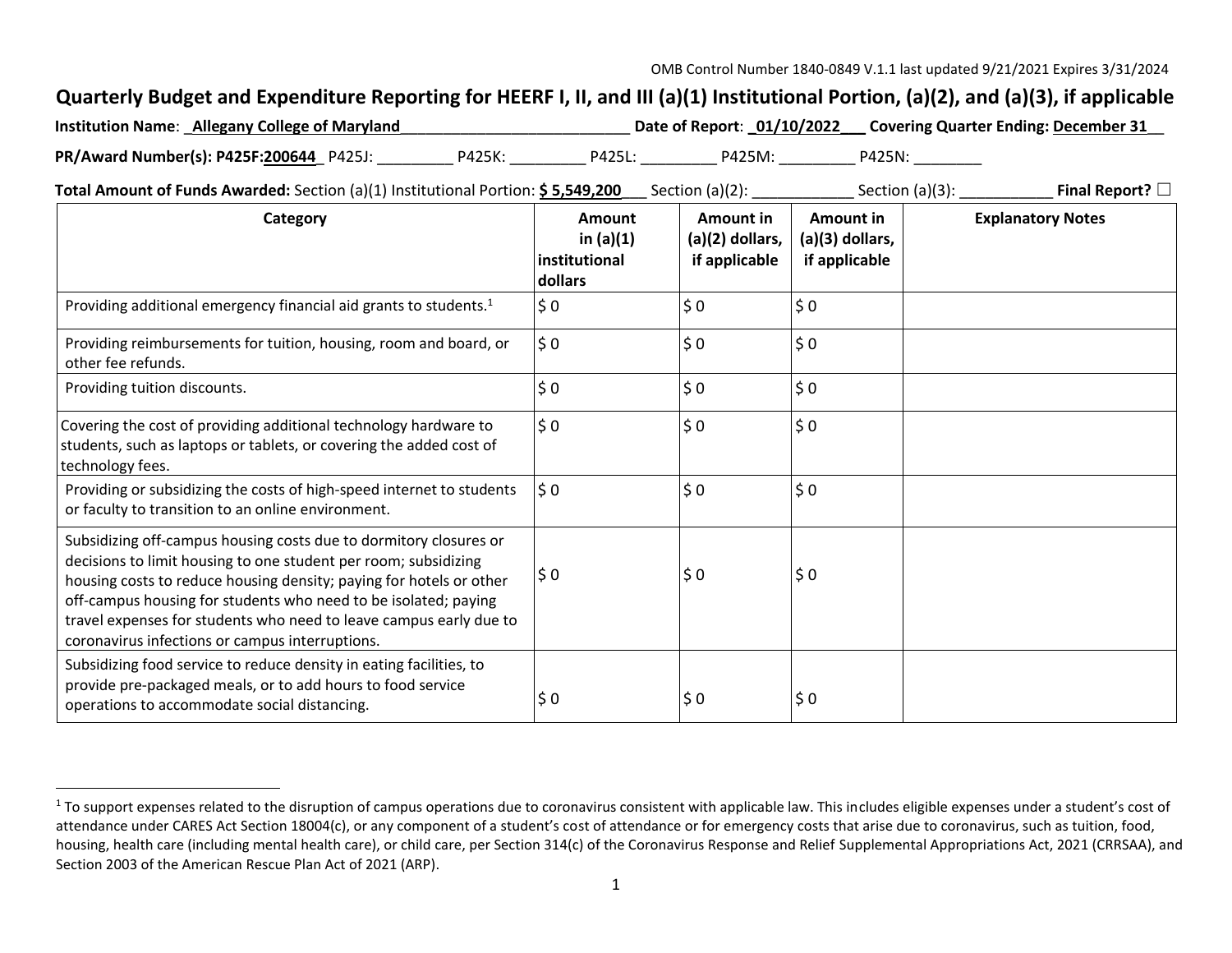| Costs related to operating additional class sections to enable social<br>distancing, such as those for hiring more instructors and increasing<br>campus hours of operations. | \$32,250 | l S C | Instructors pay for teaching<br>additional classes needed to ensure<br>social distancing as a result of COVID. |
|------------------------------------------------------------------------------------------------------------------------------------------------------------------------------|----------|-------|----------------------------------------------------------------------------------------------------------------|
|                                                                                                                                                                              |          |       |                                                                                                                |

| Category                                                                                                                                                                                                                                                                     | Amount in<br>(a)(1)<br>institutional dollars | Amount in<br>(a)(2) dollars,<br>if applicable | Amount in<br>(a)(3) dollars,<br>if applicable | <b>Explanatory Notes</b>                                                                                                                                                                                                                                                                                                    |
|------------------------------------------------------------------------------------------------------------------------------------------------------------------------------------------------------------------------------------------------------------------------------|----------------------------------------------|-----------------------------------------------|-----------------------------------------------|-----------------------------------------------------------------------------------------------------------------------------------------------------------------------------------------------------------------------------------------------------------------------------------------------------------------------------|
| Campus safety and operations. <sup>2</sup>                                                                                                                                                                                                                                   | \$239,999                                    | \$0                                           | $\ddot{\bm{\zeta}}$ 0                         | Student seating/classroom furnishing<br>to promote social distancing.<br>Touchless faucets to reduce COVID<br>transmission. Vaccine incentives for<br>campus employees and students who<br>received vaccinations. Wages paid to<br>COVID team for contact tracing and<br>reporting to mitigate and prevent<br>transmission. |
| Purchasing, leasing, or renting additional instructional equipment and<br>supplies (such as laboratory equipment or computers) to reduce the<br>number of students sharing equipment or supplies during a class<br>period and to provide time for disinfection between uses. | $\frac{1}{2}0$                               | \$0                                           | \$0                                           |                                                                                                                                                                                                                                                                                                                             |
| Replacing lost revenue from academic sources. <sup>3</sup>                                                                                                                                                                                                                   | \$486,209                                    | \$0                                           | \$0                                           | Decrease in Continuing Education<br>revenue due to COVID related losses<br>from prior years.                                                                                                                                                                                                                                |
| Replacing lost revenue from auxiliary services sources (i.e., cancelled<br>ancillary events; disruption of food service, dorms, childcare, or<br>other facilities; cancellation of use of campus venues by other<br>organizations, lost parking revenue, etc.). <sup>3</sup> | \$0                                          | \$0                                           | \$0                                           |                                                                                                                                                                                                                                                                                                                             |

<sup>&</sup>lt;sup>2</sup> Including costs or expenses related to the disinfecting and cleaning of dorms and other campus facilities, purchases of personal protective equipment (PPE), purchases of cleaning supplies, adding personnel to increase the frequency of cleaning, the reconfiguration of facilities to promote social distancing, etc.

<sup>&</sup>lt;sup>3</sup> Please see the Department's HEERF Lost Revenue FAQs (March 19, 2021) for more information regarding what may be appropriately included in an estimate of lost revenue.<sup>4</sup> Please post additional documentation as appropriate and briefly explain in the "Explanatory Notes" section. Please note that funds for (a)(1) Institutional Portion may be used to defray expenses associated with coronavirus (including lost revenue, reimbursement for expenses already incurred, technology costs associated with a transition to distance education, faculty and staff trainings, and payroll).